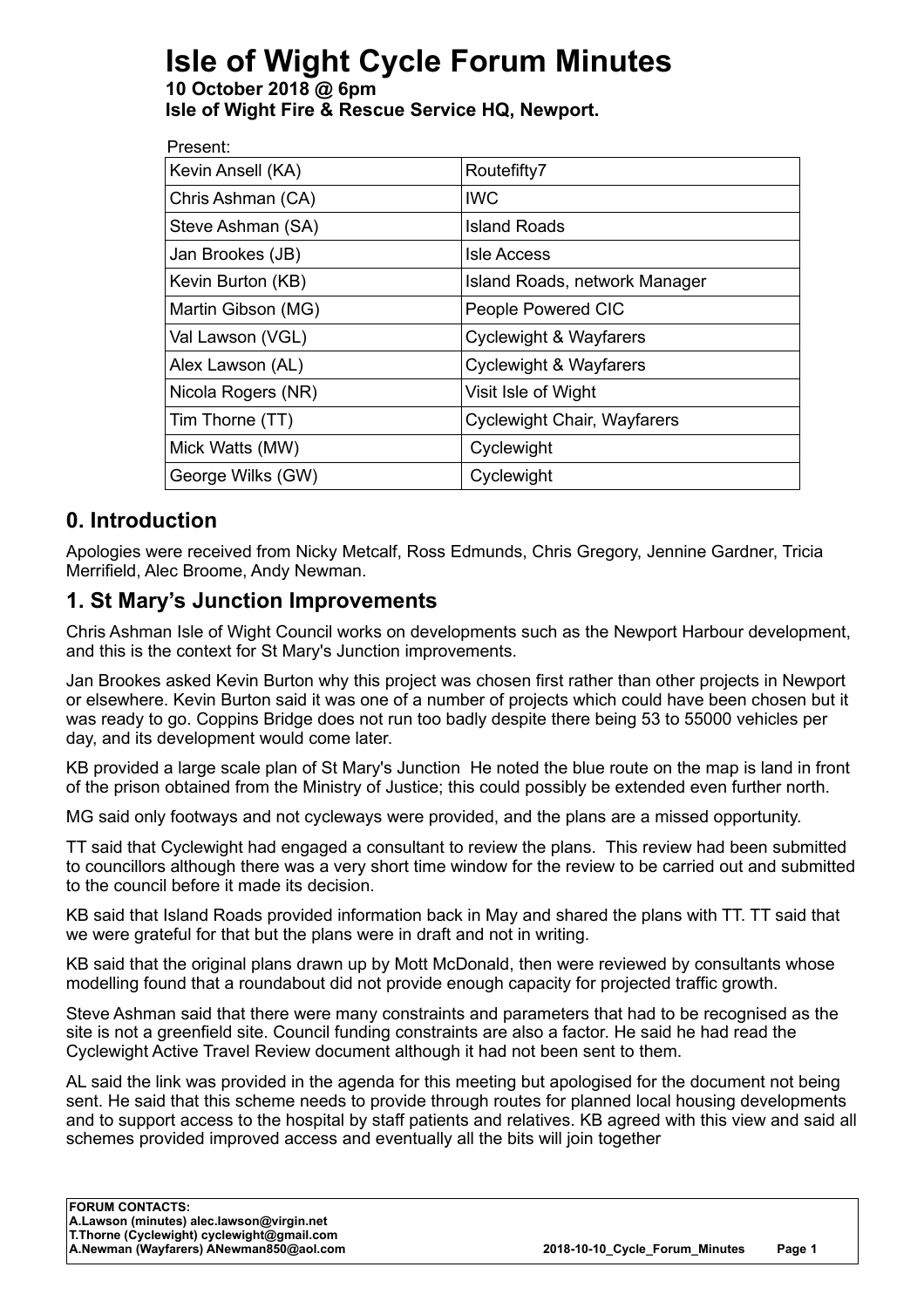GW said this was an argument for getting this scheme right. There was no provision for cycling South or on the east side.

TT said electric bikes will make an enormous difference in the future. KA said he took a survey of bikes on Shanklin seafront and 50% were electrical.

CA asked what task will be actioned from these discussions. Should there be a separate session to discuss details? KB said he has a free day on Tuesday and would be happy to arrange a meeting then. He will leave the large scale plan with us. He added that the carriageways and lanes have been made as wide as possible in the plans.

MG said he is currently looking at the feasibility of cargo bikes for deliveries, on behalf of the Isle of Wight Council via the Access Fund.

JB asked if disabled access features have been considered. KB said that tactile crossings and other provisions are included.

VGL said the St Mary's Junction improvements are very important to the hospital which is a key site on the island.

SA said that Island Roads employ professional highway engineers and operate BSI certified standards. They do look for input from all groups, but they have to work within constraints to find the best compromise.

KB said they will endeavour to get the council project manager to a meeting to the meeting. He added that the east side of the road is constrained by a retaining wall which they butt right up to.

## **2. Cyclist road safety**

TT mentioned the Wider for the Rider scheme. This issue has gone national as police forces including Hampshire have introduced Close Pass Mats which are used to publicise the 1.5m overtaking clearance to be left by a car driver when passing a cyclist. Spy Velo have had made a full size mat which has been on display at the Cycle Fest and at the Bikers Breakfast. Where can we promote the clearance so that drivers are aware what space to leave? CA suggested that supermarkets are a good place to do this. The next section continues the safety theme.

## **3. Cycling UK & British Horse Society: Be Nice say Hi !**

There is a joint campaign by Cycling UK & British Horse Society for co-operation between cyclists and horse riders. This follows an incident when a group of cyclists passed a horse closely, at high speed and on each side. This was captured on video by the rider and went viral on social media. KB said that BBC South Today covered the issue.

Cycling UK has collaborated with the British Horse Society to campaign to stop such behaviour. See [www.cyclinguk.org/press-release/be-nice-say-hi-cycling-uk-and-bhs-guidance-cyclists-and-horses](http://www.cyclinguk.org/press-release/be-nice-say-hi-cycling-uk-and-bhs-guidance-cyclists-and-horses)

AL said the issue was raised by the BHS members at the PROW Local Access Forum. JB said she had experience on the Quarr Abbey to Ryde route of unsafe behaviour by cyclists who had come from the ferry. More cyclists are coming to the island.

SA said Island Roads are about to upgrade 7.5 miles of the military road, which will be used by cyclists. He does hear complaints about cyclists forming bunches making it difficult to overtake.

VGL suggested putting posters on ferries to promote safe riding. CA said the Access Fund might provide some funding. NR confirmed that Chris Gregory oversees this fund and could be consulted about funding. KA said some of their customers do the round-the island route but most do not. **TT**

## **4. Solent Local Enterprise Partnership projects.**

AL said the Solent LEP is inviting businesses and other organisations to apply for funding from the new Solent Prosperity Fund. Partnerships could be formed for example between Cyclewight and cycling businesses. The fund is for infrastructure investment, in contrast to past sustainable transport grants which mostly go to revenue. However SA said that 9 November is deadline for any project through to 2021, and KB said bids need to have all necessary permission in place to be considered. There are very strong filters applied and he did not hold out hope that we could meet timescales. The West Wight Area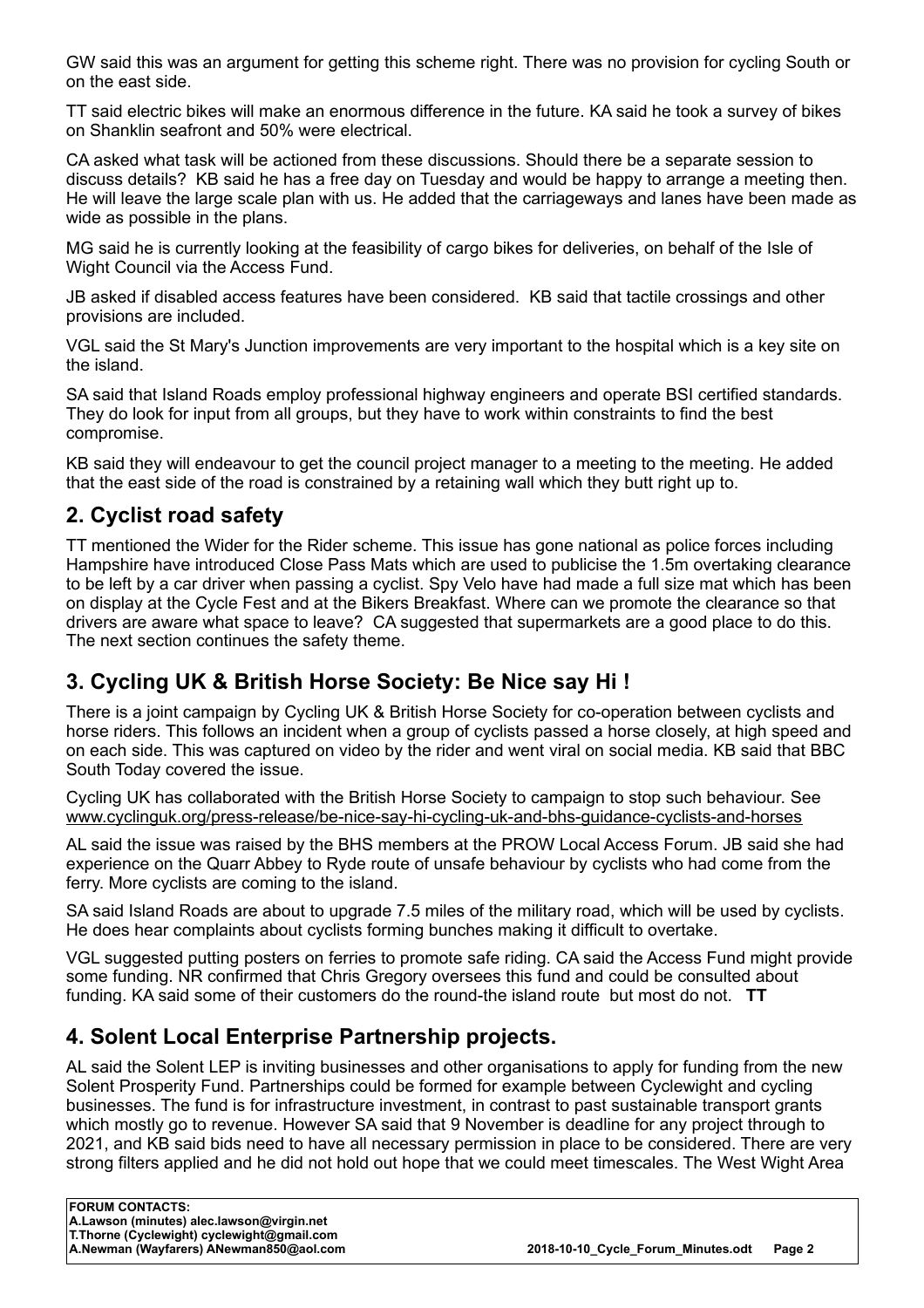Regeneration and the Yarmouth Newport Regeneration projects are infrastructure with funding although some permissions from landowners are awaited.

MG said projects need to be spade ready,something that historically we struggle with on the island. We need to be more clever. JB asked if matched funding is required for such projects.

[https://issuu.com/iwchamber/docs/island\\_business\\_september\\_2018/8](https://issuu.com/iwchamber/docs/island_business_september_2018/8) 

## **5.Access Fund grant.**

Cyclewight and have secured a grant from the Access Fund to work with the IWC Rights of Way department to review footpaths which have the potential to be upgraded to bridleway status for use by a wider range of users than at present. Volunteers will carry out initial surveys and People Powered are contracted to identify and prioritise.

AN said Shanklin seafront presented an opportunity to open up the revetment for women & children, and his company would work with Isle Access. SA said Island Roads would help with bridleway review.

TT said the BHS Bridleways group have studied possible bridleway upgrades. Often some land access is the issue. The MP Bob Seely has been lobbied by the equine community. It seems he is happy to help.

## **6. IW Cycle Fest 2018 report**

JB said she had expected to participate but was contacted far too late and could not do so.

TT said it was a successful event and families were able to participate. He hoped that temporary speed limits could be introduced to facilitate access next year, and asked Island Roads whether this is possible. KB said this is possible & has been done in the past: posts are available which currently bear no signs.

## **7. Round the Island route & Randonnée**

NR said the Undercliff route would be signed by Island Roads, as an alternative to the current round the island cycle route which the Wayfarers would continue to use. The signs would be colour coded to aid navigation. It was hoped this approach would be future proof and that alternative routes could be developed elsewhere on the island. GW said a further meeting with Island Roads is to take place 25/10..

## **8. Reports: Visit Isle of Wight**

Nicola Rogers attended the Cycle Forum for the first time on behalf of Visit isle of Wight. They wished to encourage visitors to come without their vehicles. To this end they worked with accommodation providers and placed information on the web about routes and facilities.

VGL said to encourage visitors not to bring their cars they need information in advance of their visit. Is this available as distinct from information once they arrive?

AL said touring cyclists need public toilets. Many have been closed on the island, although some honourable parish councils have taken on their toilets. Dorset have maps on display at public toilets showing location of other toilets.

TT said a survey is underway to find peoples experience of cycling on the island. It is in three parts over less than a year. First results will be available soon.

## **9. Reports: Isle Access,**

The second accessible cycling event which provided machines adapted for cyclists with special needs took place on 8 September at Seaclose. About 57 people attended, including cyclists, carers, and parents. The response of cyclists who found they could manage the bikes was gratifying also to the carers.

Isle Access is now looking for funding of £4000 to develop an inclusive strategy and to purchase machines, and have applied to the Gannex foundation. TT & VGL suggested supermarkets and other businesses could be approached for sponsorship. JB said they currently hire machines from the mainland and have to pay ferry fares on top. She was also seeking storage facilities.

SA asked JB to provide further information to him as Island Roads may be able to assist. He had signed